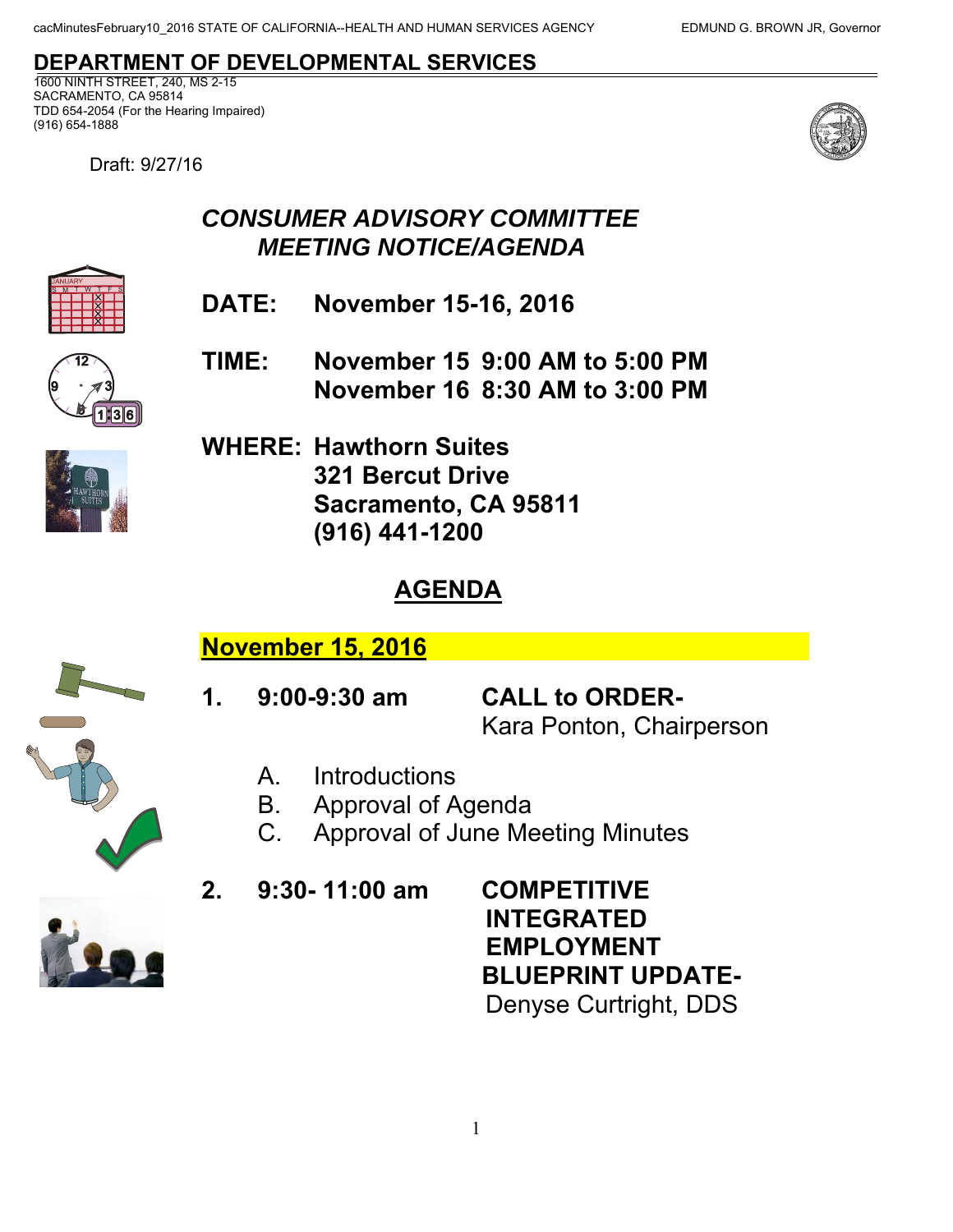|  | 3.            | 11:00-12:00 pm           | <b>PURCHASE OF SERVICE</b><br><b>STAKEHOLDER MEETING</b><br><b>UPDATE/DASHBOARD-</b><br><b>DDS Regional Center</b><br><b>Branch</b> |
|--|---------------|--------------------------|-------------------------------------------------------------------------------------------------------------------------------------|
|  | 4.            | $12:00-1:30$ pm          | <b>LUNCH</b>                                                                                                                        |
|  | 5.            | $1:30 - 2:00$ pm         | <b>DDS DIRECTOR CHECK-IN-</b><br>Nancy Bargmann, DDS                                                                                |
|  | 6.            | 2:00-2:45 pm             | <b>DEVELOPMENTAL CENTER</b><br><b>UPDATE-Amy Wall, DDS</b>                                                                          |
|  |               | 7. 2:45-3:00 pm          | <b>CaIABLE PRESENTATION-</b><br><b>Christina Elliott</b>                                                                            |
|  | 8.            | $3:00-3:15$ pm           | <b>CAC PUBLICATIONS AND</b><br><b>PRESENTATION QUESTIONS-</b><br>All                                                                |
|  |               | $9.3:15-3:30 \text{ pm}$ | <b>PUBLIC QUESTIONS OR</b><br><b>COMMENTS</b>                                                                                       |
|  |               | 10. 3:30-5:00 pm         | <b>CAC MEET &amp; GREET- AII</b>                                                                                                    |
|  |               | <b>November 16, 2016</b> |                                                                                                                                     |
|  | $\mathbf 1$ . | $8:30 - 8:45$ am         | <b>CALL TO ORDER-</b><br>Kara Ponton, Chairperson                                                                                   |
|  | $2_{-}$       | 8:45-10:00 am            | <b>CAC MEMBER REPORTS-</b><br><b>CAC Members</b>                                                                                    |